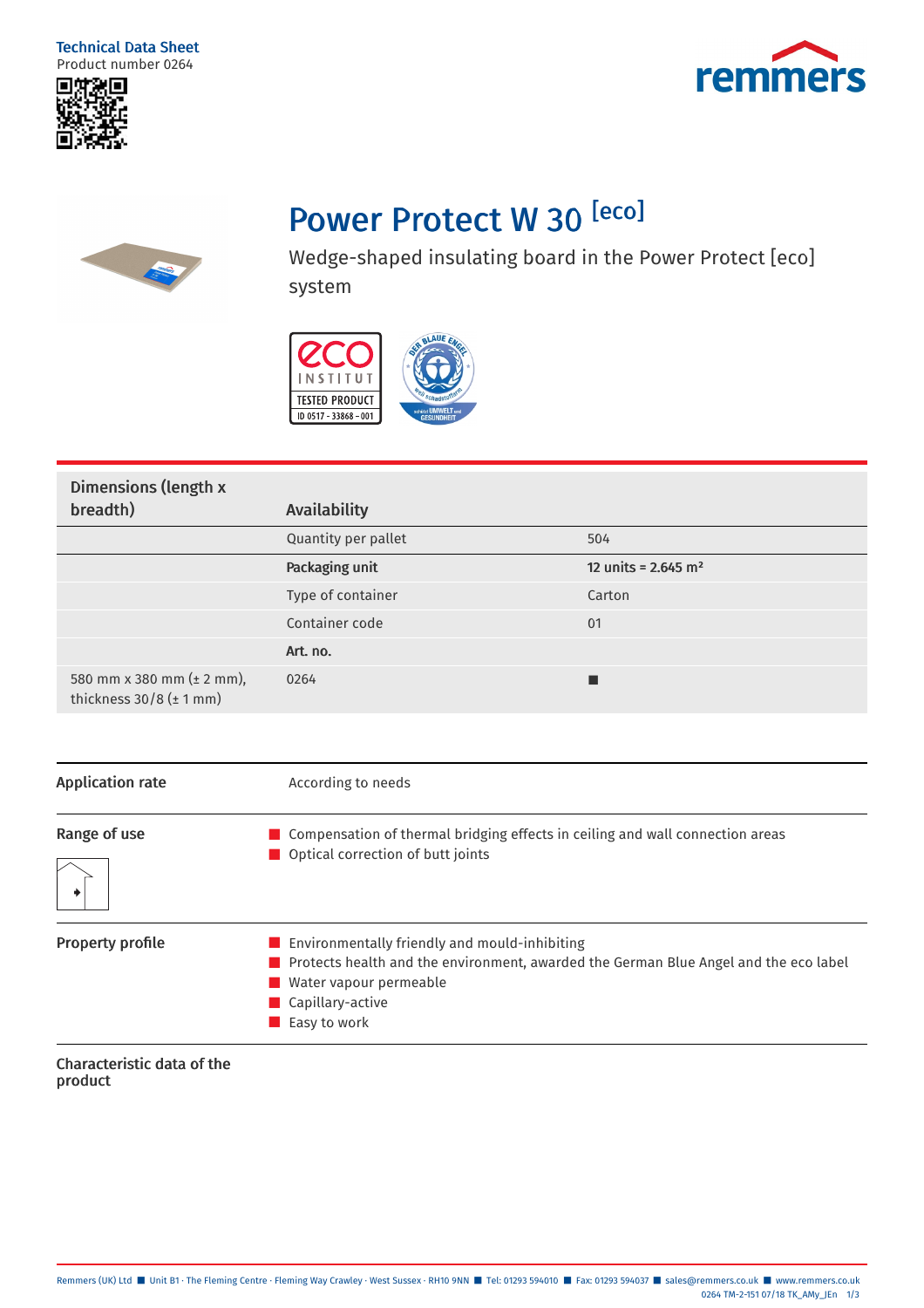## Technical Data Sheet Product number 0264





|                                  | Porosity                                                                                                                                                                                                                                                                                                                                                                                       | $\leq$ 94 vol.%                             |  |
|----------------------------------|------------------------------------------------------------------------------------------------------------------------------------------------------------------------------------------------------------------------------------------------------------------------------------------------------------------------------------------------------------------------------------------------|---------------------------------------------|--|
|                                  | <b>Bulk density</b>                                                                                                                                                                                                                                                                                                                                                                            | approx. $152$ kg/m <sup>2</sup>             |  |
|                                  | $W_{80}$                                                                                                                                                                                                                                                                                                                                                                                       | $0.0047 \text{ m}^3/\text{m}^3$             |  |
|                                  | $W_{\text{sat}}$                                                                                                                                                                                                                                                                                                                                                                               | $0.9427 \text{ m}^3/\text{m}^3$             |  |
|                                  | Thermal conductivity $\lambda$                                                                                                                                                                                                                                                                                                                                                                 | $0.05 W/(m \cdot k)$                        |  |
|                                  | Aw value / water<br>absorption coefficient                                                                                                                                                                                                                                                                                                                                                     | 41.82 kg/(m <sup>2</sup> h <sup>0.5</sup> ) |  |
|                                  | Water vapour diffusion                                                                                                                                                                                                                                                                                                                                                                         | approx. 6                                   |  |
|                                  | Water vapour diffusion<br>resistance                                                                                                                                                                                                                                                                                                                                                           | $\mu$ 6.1                                   |  |
|                                  | Reaction to fire                                                                                                                                                                                                                                                                                                                                                                               | $B-S1, d0$                                  |  |
|                                  | The values stated represent typical characteristic data of the product and are not to be understood as bindin<br>product specifications.                                                                                                                                                                                                                                                       |                                             |  |
| <b>Certificates</b>              | <b>Mould resistance test</b><br>> Eco-Institut product test certificate                                                                                                                                                                                                                                                                                                                        |                                             |  |
| Possible system products         | $\triangleright$ PP Fix (0260)<br><b>PP Fill (0261)</b><br>Tex 4/100 (3880)<br>Power Protect P 25 / P 40 [eco] (0262)<br>> Power Protect R 15 [eco] (0265)<br>> Schimmel-Sanierfarbe (2991)                                                                                                                                                                                                    |                                             |  |
| Preparation                      | Substrate requirements<br>The substrate must be clean and capable of bearing a load.<br>The substrate must be level.                                                                                                                                                                                                                                                                           |                                             |  |
|                                  | Substrate preparation<br>Level off and even out highly uneven substrates - use SP Level to seal joints and even out<br>surfaces.                                                                                                                                                                                                                                                               |                                             |  |
| <b>Directions</b><br>$\ge +5$ °C | <b>Conditions for use</b><br>Temperature of the material, air and substrate: from min. +5 °C to max. +30 °C                                                                                                                                                                                                                                                                                    |                                             |  |
|                                  | Pre-wet the substrate.<br>Apply PP Fix to the rear face of the board as a scratch coat.<br>Using a toothed spatula, apply PP Fix to the rear face of the board wet-on-wet as an<br>adhesive mortar.<br>Position and press on the boards from the bottom up.<br>Align using a floating rule.                                                                                                    |                                             |  |
| <b>Tips on use</b>               | Mark the desired dimensions on the board.<br>Cut with a cutter knife or keyhole saw.<br>Rework the cut edges with a rasp or file if necessary.<br>Avoid cross joints.<br>Make sure that the board surface is aligned correctly (the label "front side" must be<br>visible after application).<br>Then, use PP Fill to smooth off and create fine, closed surfaces that are ready for painting. |                                             |  |